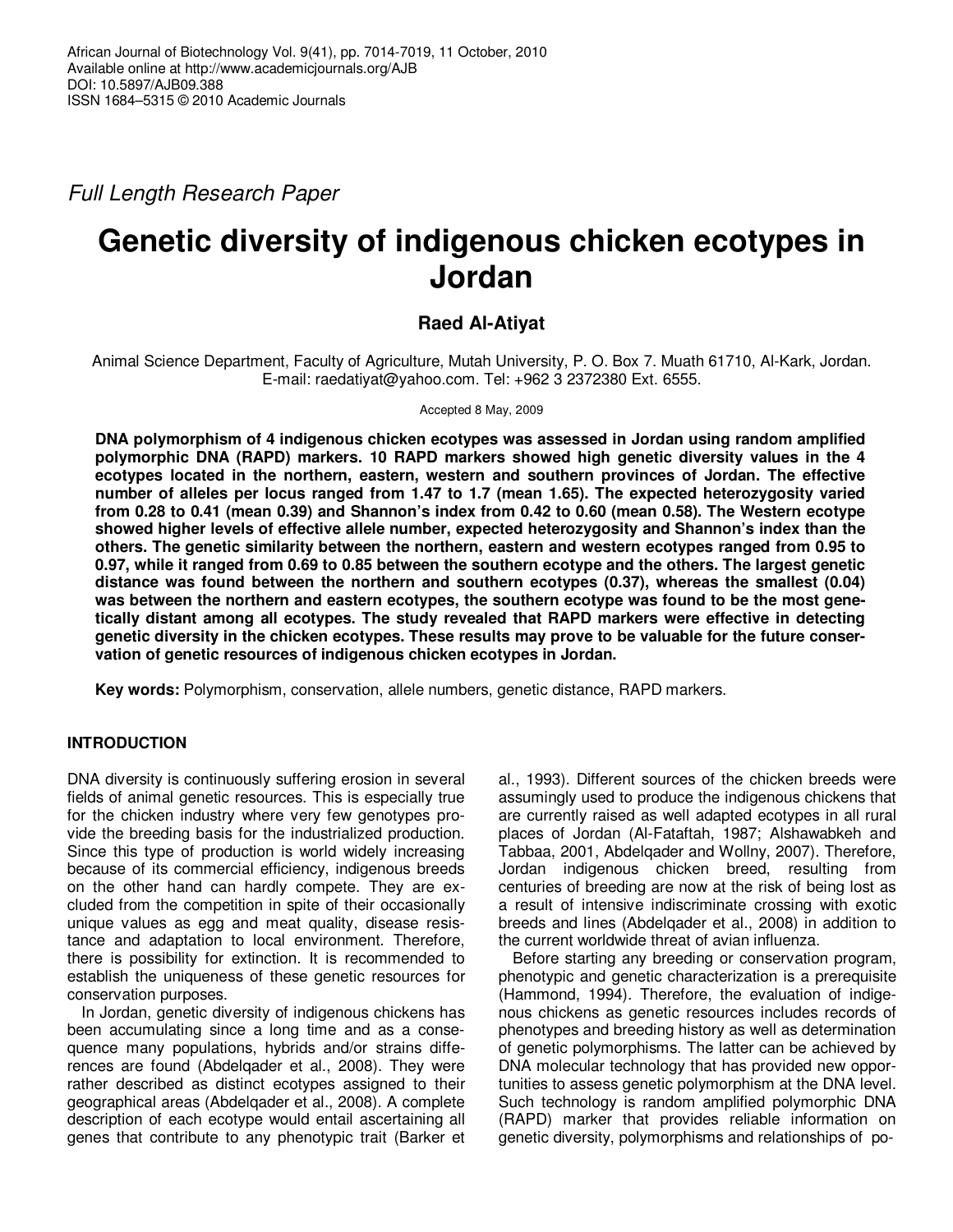

**Figure 1.** Agarose gel of 1 % loaded with DNA ladder of 1 kb, and DNA samples of 1 µl and 10 µl.

pulations of different origins (Williams et al., 1990). The main advantages of the RAPD method lie in its rapidity and applicability to any organism without prior knowledge of the nucleotide sequence. However, the RAPD assay suffers from few drawbacks, particularly the issue of reproducibility and difficulty to determine whether a band is actually present or not. So far the RAPD assay has demonstrated a powerful approach for identifying polymorphism in different animal populations (Cushwa et al., 1996). The effectiveness of RAPD in detecting polymorphism in chicken populations and their applicability in population studies and establishing genetic relationships among chicken populations has been recently reported by many researchers (Sharma et al., 2001; Ali and Ahmed, 2001; Ali et al., 2003). Ali et al. (2003) studied the genetic polymorphisms between some Egyptian chicken strains. The use of RAPD marker technology was recently reviewed in poultry research, especially in some genetic resources of economically important species such as chickens, quails, ducks, goose, turkey and other birds (Salem et al., 2005).

In Jordan, a developing country in Asia, there is no scientific study so far on the state of the genetic polymorphisms of indigenous chicken breeds. Therefore, the present study was conducted to assess genetic diversity among indigenous chickens of Jordan.

## **MATERIALS AND METHODS**

## **Indigenous chicken population**

100 indigenous chickens were collected from northern, eastern, western and southern provinces of Jordan. To avoid bias, 25 nonrelated indigenous chickens were collected from each area in order to cover a wide range of indigenous chicken ecotypes. Where relevant throughout this study, indigenous chicken population will be referred to as indigenous chicken ecotype of each geographical area.

#### **Blood and tissue samples collection**

Samples were collected in 2 forms, blood and tissue. The blood sample was collected from the wing vein and transferred into vacutainer tube. This method was used to sample all young chickens, while tissue sampling was applied to the chicken of old ages by taking a punch of 0.5 cm of Wattle tissue using an animal punch applicator and then transferred into Eppendorf tube. Blood and tissue samples were immediately stored at a recommended temperature till the DNA has been extracted. All work for this research using animals was performed with the permission of and in accordance with the guidelines set by Animal Ethics Committee of Mutah University.

### **DNA extraction**

A commercial kit, Wizard® Genomic DNA purification kit-Promega® ', was used as a simple and convenient technique to isolate high quality genomic DNA from blood and tissue samples (Technical Manual, 2007). The recommended protocols in the technical manual were used for isolation genomic DNA from 10 ml blood volume and 0.5 cm animal tissues. After extraction step, precipitation of DNA pellet was dried for thirty minutes in a 37°C incubator, resuspended in 100 µl TE buffer and then incubated at 65°C for 5 min to aid solubilisation. Finally, the DNA sample was stored at 4°C (Sambrook et al., 1989).

#### **DNA quantification**

Agarose gel electrophoresis of 1% was used to quantify DNA and check the integrity of genomic DNA. Figure 1 is an example of quantifying DNA by using 1% agarose gel for some DNA samples. All DNA samples were also quantified by spectrophotometer. The measurements were taken at λ260 nm and λ280 nm. The purity of DNA samples was ranged from 1.2 up to 1.9. Samples were then diluted to 10 ng/µl for use in subsequent PCR (PTC-200 programmable Thermal Controller, MJ Research Inc.) reactions.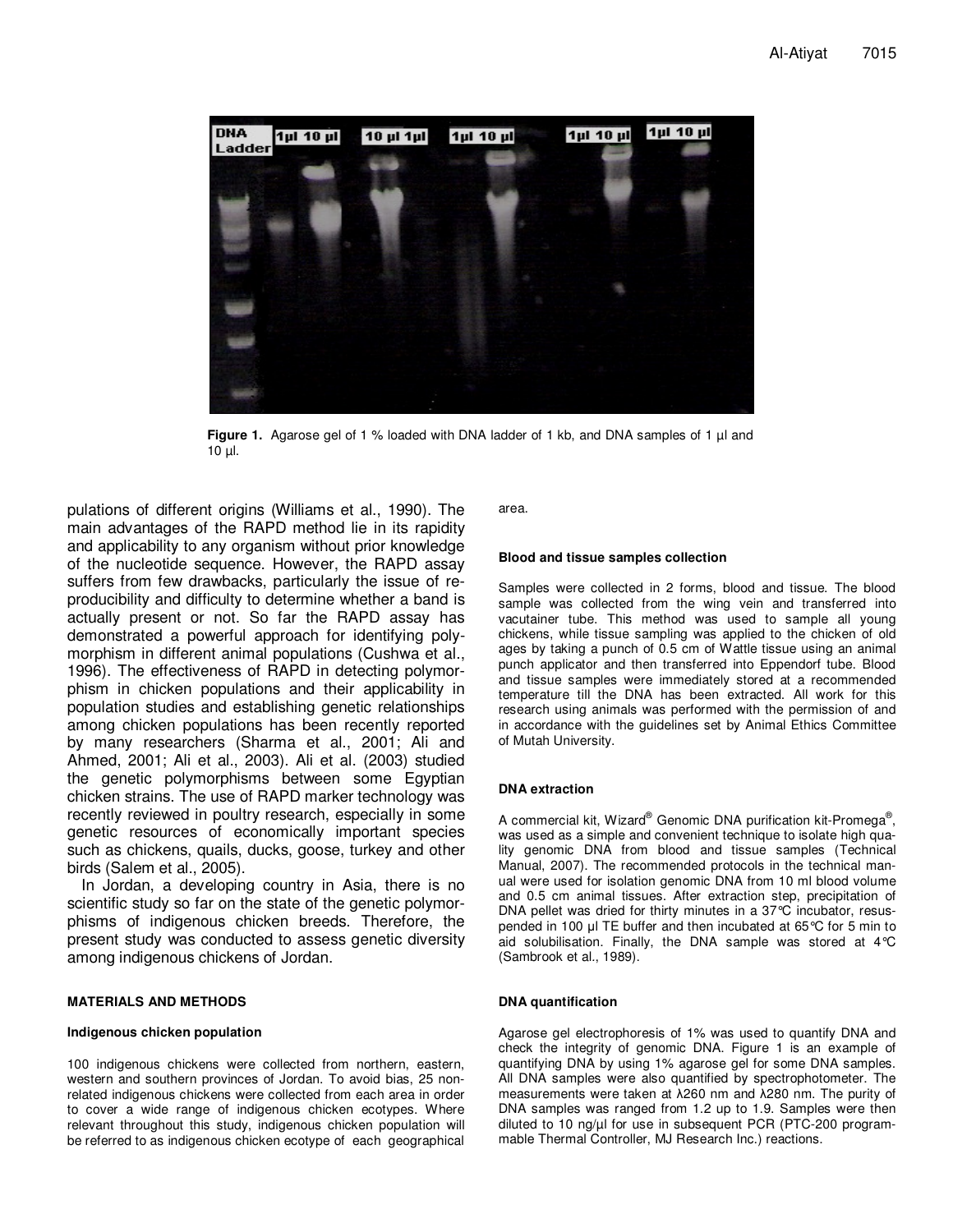**Table 1.** Operon codes and DNA sequences and fragment size of the ten Random Amplified Polymorphic DNA primers used in polymorphic analysis of Jordan Indigenous chicken ecotypes.

| <b>Primer</b>     | Sequence (5'-3')   | Fragment size (bp) |  |  |  |  |
|-------------------|--------------------|--------------------|--|--|--|--|
| OPZ-11            | <b>CTCAGTCGCA</b>  | 250-2000           |  |  |  |  |
| <b>OPA-05</b>     | AGGGGTCTTG         | 500-4000           |  |  |  |  |
| <b>OPN-16</b>     | AAGCGACCTG         | 500-1500           |  |  |  |  |
| OPF-14            | <b>TGCTGCAGGT</b>  | 250-1000           |  |  |  |  |
| OPC <sub>13</sub> | AAGCCTCGTC         | 1000-2500          |  |  |  |  |
| OPT-07            | GGCAGGCTGT         | 250-850            |  |  |  |  |
| OPR-04            | <b>CCCGTACGCAC</b> | 500-1500           |  |  |  |  |
| OPR-09            | <b>TGAGCACGAG</b>  | 250-750            |  |  |  |  |
| <b>OPR-14</b>     | CAGGATTCCC         | 500-2000           |  |  |  |  |
| OPR-20            | ACGGCAAGGA         | 200-750            |  |  |  |  |



**Figure 2.** Agarose gel of 1% loaded with DNA ladder of 1 kb and three RAPD primers (OPZ-11, OPA-05 and OPT-07, consequently).

#### **RAPD markers genotyping**

10 RAPD primers, shown in Table 1, have been selected from operon technologies company-USA for their ability to be useful in studies of biodiversities, taxonomic identities and systematic relationships. At the beginning, 20 RAPD primers of genotyping process were screened to find high polymorphic primers and utilized further for this project. Only 10 highly polymorphic identified RAPD primers were used in PCR reaction and further study (Table 1). In general, PCR reaction of 20 µl volume conducted under the following conditions, 10 ng template DNA, 250 nM of each primer, 200 nM dNTPs, 1 U Taq polymerase and 1.5 mM MgCl<sub>2</sub>. The reaction was performed for each type of primer pair following the programs recommended in protocols of Sambrook et al. (1989). As an example, allele information collected from genotyping of some RAPD markers are shown in Figure 2. All gel photographs were scored for the presence or absence of RAPD bands.

#### **Population genetic parameters**

Population genetic parameters of the studied chicken ecotypes were investigated using genotypic data of RAPD by utilizing POPGENE® software (Yeh and Boyle, 1996). Using the calculated allele frequencies for RAPD markers in each chicken ecotype, POPGENE calculated effective number of alleles  $(A_e)$  (Kimura and Crow, 1964), expected heterozygosity (He) (Nei, 1973), Shannon's Information index (I) or gene diversity (Shannon and Weaver, 1949), and measures of genetic identity and genetic distance. This program also constructed UPGMA dendrogram that showed the genetic distance among ecotypes constructed according to Nei (1978).

## **RESULTS**

The data of RAPD markers show the  $A_{e}$ ,  $H_{e}$  and I in the indigenous chicken ecotypes for each studied locus (Table 2). The mean  $A_e$  locus was the lowest for the southern chicken ecotype (1.47), when compared with the other populations 1.54, 1.64 and 1.7 for eastern, northern and western chicken ecotypes, respectively. On the other hand, OPZ-11 marker showed the highest value  $(1.86)$  of  $A<sub>e</sub>$  for all chicken ecotypes. Despite the OPZ-11 showed low  $A_e$  (1.47) in the northern chicken ecotypes, it showed relatively very high  $A<sub>e</sub>$  for the southern, eastern and western chicken ecotypes (ranged from 1.86 to 2.00). Therefore, the OPZ-11 can be considered more effective in assessing chicken genetic polymorphism in the present populations than other studied RAPD markers. This can be also concluded from its highest  $H<sub>e</sub>$  and I across all chicken ecotypes over the other markers (Table 2). In fact, the 10 studied RAPD markers showed very large number of bands within wide range of molecular size from 200 to 4000 bp across all studied chicken ecotypes (Table 1).

Large variation range of  $H<sub>e</sub>$  and I was detected for all chicken ecotypes at different loci, from 0.28 to 0.41  $(mean = 0.39)$  and from 0.42 to 0.60 (mean = 0.58), respectively (Table 2). The lowest  $H_e$  and I values were found in the southern chicken ecotype  $(H_e$  of 0.28 and I of 0.42) and the greatest in the Western ecotypes ( $H_{\circ}$  of 0.41 and I of 0.60). The results also indicated that similar genetic diversity values were shown for the northern  $(H_e =$ 0.36, I = 0.53) and eastern (H<sub>e</sub> = 0.33 and I = 0.51) ecotypes. On the other hand, there were large differences in the level of genetic diversity for the other 2 ecotypes; being the western ecotype of highest and the south ecotypes of lowest. Particularly, the western chicken ecotype showed higher levels of  $A_{e}$ ,  $H_{e}$  and I than the other ecotypes. These may be partly due to that the western ecotype carried the highest genetic variation between its individuals indicating higher level of genetic polymorphism, whereas the southern ecotype showed the least genetic diversity or higher similarity among its individuals indicating lower genetic polymorphism. It can be observed that the ten RAPD markers showed an average  $H_e$  of 0.41, which is considered very high, ranging from 0.32 (OPC-13) to 0.46 (OPZ-11) for all indigenous chicken ecotypes.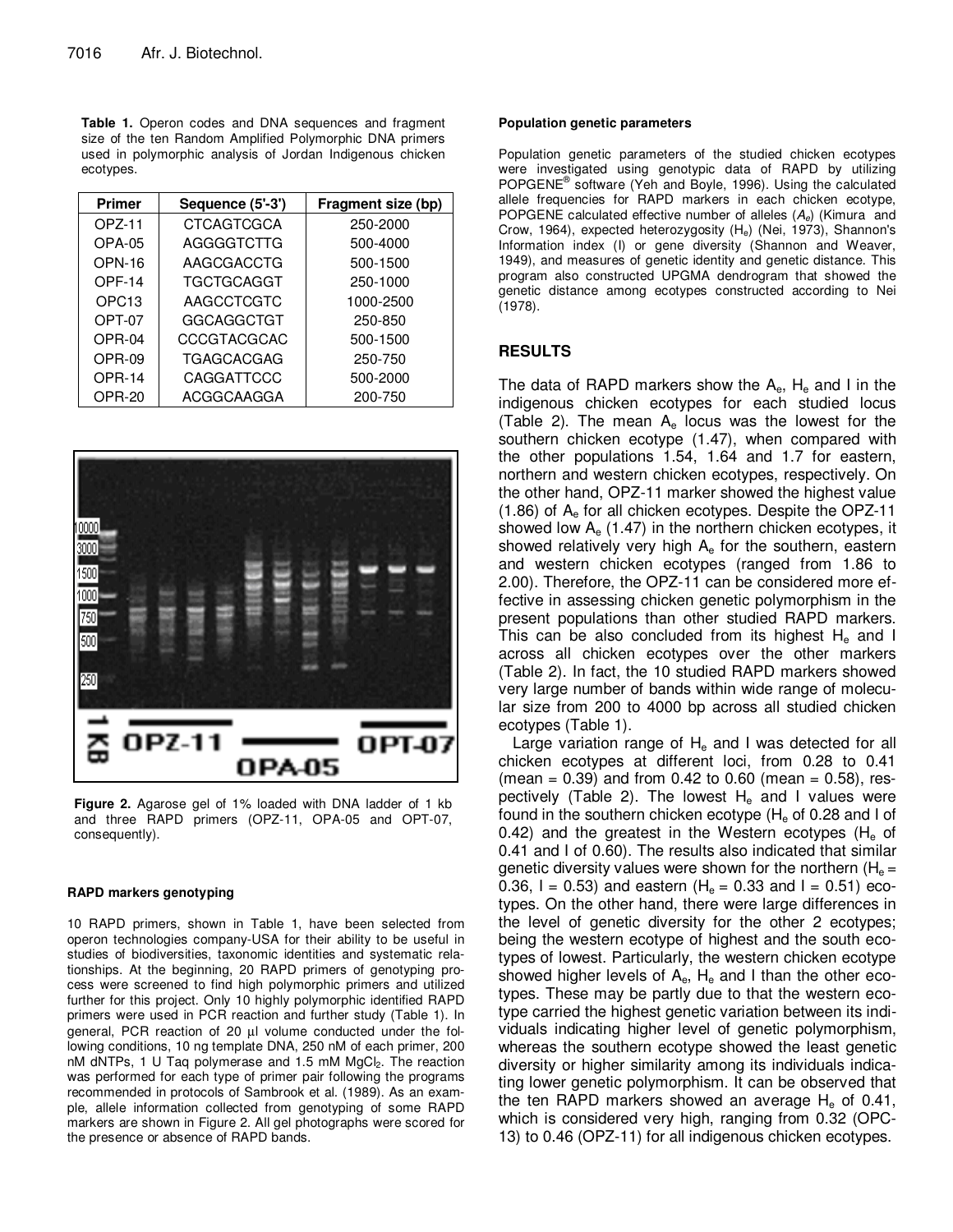| <b>Primer</b> | <b>Northern</b><br>ecotype |                           | <b>Southern</b><br>ecotype |      | Eastern ecotype           |      | Western ecotype |                           |      | All ecotypes |         |      |         |                   |      |
|---------------|----------------------------|---------------------------|----------------------------|------|---------------------------|------|-----------------|---------------------------|------|--------------|---------|------|---------|-------------------|------|
|               | $A_{e}$                    | $\mathsf{H}_{\mathsf{e}}$ |                            | A.   | $\mathsf{H}_{\mathsf{e}}$ |      | $A_{e}$         | $\mathsf{H}_{\mathsf{e}}$ |      | $A_{e}$      | $H_{e}$ |      | $A_{e}$ | ${\sf H}_{\sf e}$ |      |
| OPZ-11        | 1.47                       | 0.32                      | 0.50                       | 2.00 | 0.50                      | 0.69 | 1.92            | 0.48                      | 0.67 | 1.81         | 0.45    | 0.64 | 1.84    | 0.46              | 0.65 |
| OPA-05        | .92                        | 0.48                      | 0.67                       | 1.04 | 0.04                      | 0.10 | 1.92            | 0.48                      | 0.67 | 1.74         | 0.43    | 0.62 | 1.72    | 0.42              | 0.61 |
| OPN-16        | 1.47                       | 0.32                      | 0.50                       | 1.47 | 0.32                      | 0.50 | 1.18            | 0.15                      | 0.29 | 1.74         | 0.43    | 0.62 | 1.71    | 0.41              | 0.60 |
| OPF-14        | 2.00                       | 0.50                      | 0.69                       | 1.09 | 0.08                      | 0.17 | 1.54            | 0.35                      | 0.53 | 1.87         | 0.47    | 0.66 | 1.64    | 0.39              | 0.58 |
| OPC-13        | .23                        | 0.19                      | 0.34                       | 1.67 | 0.40                      | 0.59 | 1.35            | 0.26                      | 0.43 | 1.60         | 0.38    | 0.56 | 1.45    | 0.31              | 0.49 |
| OPT-07        | 1.97                       | 0.49                      | 0.69                       | 1.09 | 0.08                      | 0.17 | 1.67            | 0.40                      | 0.59 | 1.67         | 0.40    | 0.59 | 1.59    | 0.37              | 0.56 |
| OPR-04        | l.29                       | 0.22                      | 0.38                       | 1.83 | 0.45                      | 0.65 | 1.29            | 0.22                      | 0.38 | 1.60         | 0.38    | 0.56 | 1.62    | 0.38              | 0.57 |
| OPR-09        | 99. ا                      | 0.50                      | 0.69                       | 1.04 | 0.04                      | 0.10 | 1.81            | 0.45                      | 0.64 | 1.54         | 0.35    | 0.53 | 1.59    | 0.37              | 0.56 |
| <b>OPR-14</b> | 1.09                       | 0.08                      | 0.17                       | 1.68 | 0.41                      | 0.60 | 1.35            | 0.26                      | 0.43 | 1.47         | 0.32    | 0.50 | 1.55    | 0.36              | 0.54 |
| OPR-20        | .92                        | 0.48                      | 0.67                       | 1.81 | 0.45                      | 0.64 | 1.35            | 0.26                      | 0.43 | 1.97         | 0.49    | 0.69 | 1.77    | 0.44              | 0.63 |
| Mean          | .64                        | 0.36                      | 0.53                       | 1.47 | 0.28                      | 0.42 | 1.54            | 0.33                      | 0.51 | 1.70         | 0.41    | 0.60 | 1.65    | 0.39              | 0.58 |

**Table 2.** The effective number of alleles, expected heterozygosityand Shannon's' index in the Indigenous chickens ecotypes using RAPD markers.

 $A_e$  = Effective number of alleles,  $H_e$  = Expected heterozygosity, I = Shannon's Information index or gene diversity.

Table 3. Genetic Identity\* and distances of the 4 indigenous chicken ecotypes.

| Ecotypes ID     | <b>Northern</b> | <b>Southern</b> | <b>Eastern</b> | Western |
|-----------------|-----------------|-----------------|----------------|---------|
| <b>Northern</b> |                 | 0.69            | 0.96           | 0.95    |
| Southern        | 0.37            | 0               | 0.78           | 0.85    |
| Eastern         | 0.04            | 0.24            | 0              | 0.97    |
| Western         | 0.05            | 0.16            | 0.03           |         |

\*Genetic Identities are above the diagonal and genetic distances are below the diagonal.

The same was observed for the I with the lowest (0.49) found for OPC-13 and the greatest for (0.65) for OPZ-11 (Table 2). The most notable result, regarding interecotype comparisons, was that the highest  $A_{e}$ ,  $H_{e}$  and I found at 5 RAPD markers (OPA-05, OPN-16, OPF-14, OPT-07 and OPR-09) in northern chicken ecotype. In contrast, the same markers detected the lowest values in the southern ecotype.

The inter-ecotype similarity indices were expressed as genetic identity and shown in Table 3. The largest value of genetic identity (0.97) was between the eastern and the western ecotypes followed by 0.96 between the northern and the eastern ecotypes and 0.95 between the northern and the western ecotypes. The lowest value of genetic identity (0.69) was between the northern and the southern ecotypes. Table 3 also shows the values of genetic distance between the studied ecotypes that ranged from 0.04 between the eastern and the northern to 0.37 between the southern and the northern. The UPGMA dendrogram, based on the genetic distances, constructed the genetic relationship among the studied indigenous chicken ecotypes (Figure 3). The dendrogram grouped the ecotypes genotypes into 2 main clusters. The first cluster was divided into 2 sub-clusters; the first included the eastern and the western ecotypes, while the second subcluster included only the northern ecotypes. The second cluster included the only the southern

# **DISCUSSION**

The  $A_{e}$ ,  $H_{e}$ , and I values were calculated to estimate the level of genetic polymorphisms in indigenous chicken ecotypes. The results were indicating that there were high genetic polymorphism in the studied indigenous chickens. Previous reports, using RAPD markers, indicated high gene diversity within Chinese, Russian, European, Indian, Egyptian and Asian indigenous chicken populations (Zhang et al., 2002; Semenova et al., 2002; Sharma et al., 2001; Ahlawat et al., 2004; El-Gendy et al., 2006). Heterozygosity estimates in those studies ranged from 0.02 to 0.48. Gene polymorphism was also detected in these studies within a range from 0.32 to 0.65. In general, the gene diversity and polymorphism estimates found in the present study were within the reported range in the previous reports. Furthermore the range of molecular size of detectable RAPD bands (from 200 to 4000 bp) might be in agreement with the range (200 to 2000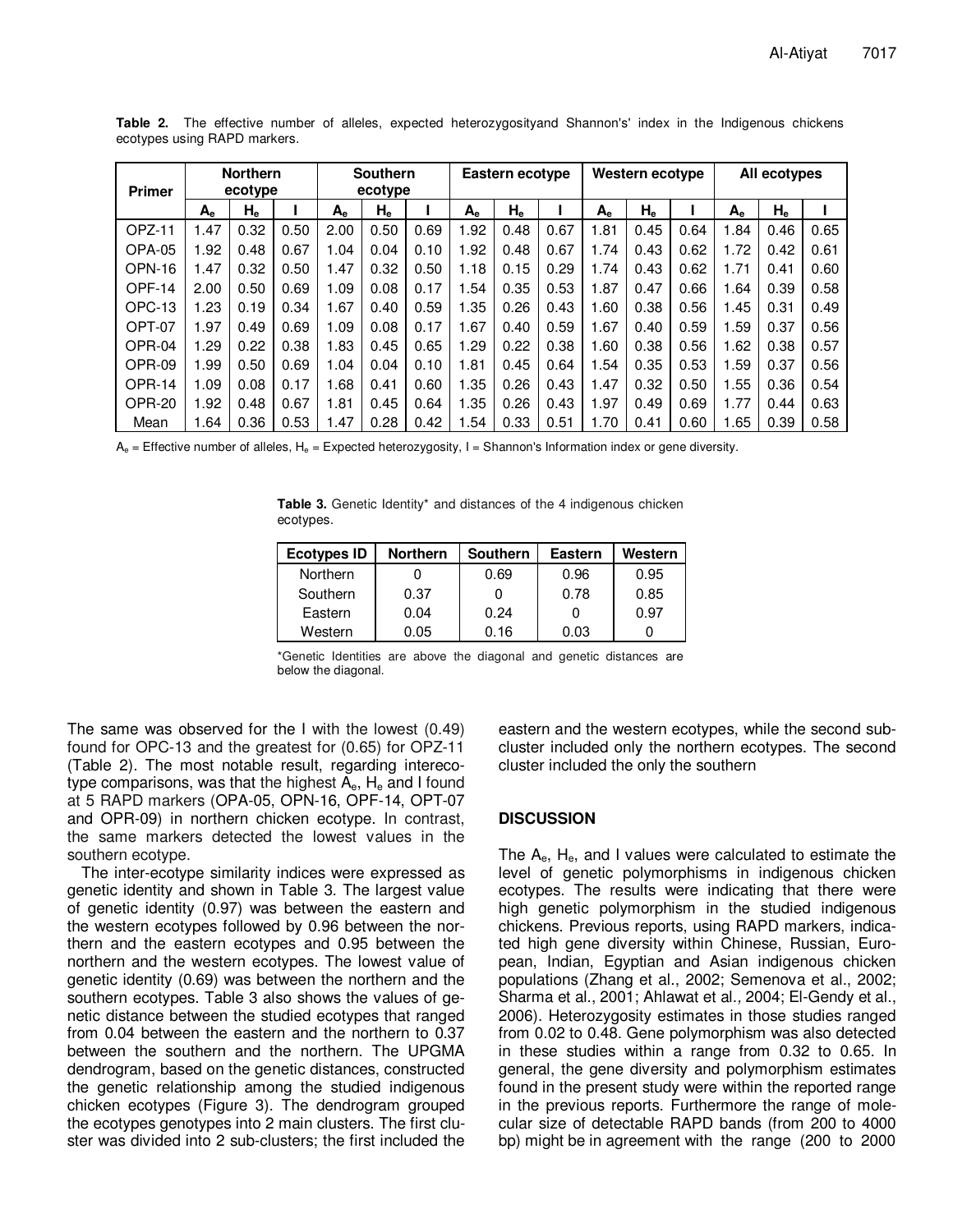

**Figure 3.** Dendrogram of genetic relationships among the four Jordan indigenous chicken ecotypes.

bp) found by Ahlawat et al. (2004) and (128 to 5467 bp) by Chatterjee et al. (2007).

The high  $H<sub>e</sub>$  and I for the northern, eastern and western ecotypes were expected because their individuals expressed high genetic variation at the most studied loci (Table 2). On the other hand, lowest genetic diversity estimates,  $H<sub>e</sub>$  and I, among individuals of southern ecotype was also expected because the 5 studied RAPD markers (OPA-05, OPN-16, OPF-14, OPT-07 and OPR-09) were limited in detecting polymorphisms (Table 2). In other words, southern ecotype showed the least genetic diversity or higher similarity among its individuals indicating lower genetic diversity, whereas western ecotype showed the highest genetic variation among its individuals indicating higher level of polymorphism. The greater polymorphisms in the western chicken ecotypes may be due to larger population size, random mating and a wider distribution of geographical areas.

The inter-ecotype similarity found between the pairwaise comparisons ranged from 0.67 to 0.97 (Table 3). This is higher than that reported by Ahlawat et al. (2004), who reported the genetic identity between Indian chicken strains ranged from 0.77 to 0.87. The high identity values (0.96 and 0.97 between the eastern ecotypes and each of the northern and western ecotypes can be supposedly explained by their common ancestors, past gene flow and similar geographical and environmental conditions. However, the lower identity values (0.69 - 0.85) between the southern ecotypes and the others may partly due to very long time divergence, absence of gene flow and dissimilar of geographical conditions. On the other hand, the eastern, northern and western ecotypes showed the least genetic distances between each other, while the southern ecotypes appeared most distant from them (Table 3). The genetic closeness between the 3 ecotypes clustered them into one cluster, while the south ecotype was further away in the phylogenic tree (Figure 3). The first cluster included a sub-cluster of the eastern and western chickens that were raised in similar conditions of moderate temperature in winter and mixed production system of flat areas. The northern chickens of second sub-cluster were raised in mountains where cold temperature in winter and under semi-intensive production system (Abdelqader et al., 2008). The southern ecotype was raised in the southern parts of Jordan under scavenging production system of subtropical conditions. This ecotype is more isolated from other parts of the country because it has fewer cities and villages and far distant from other ecotypes.

The results in this study have confirmed the effectiveness of RAPD markers in assessing polymorphisms of indigenous chickens with the current results showing what have been reported previously by Sharma et al. (2001) and Salem et al. 2005 regarding effectiveness of RAPD markers in detecting polymorphism and in the establishment of genetic relationships between chicken populations. The results of present study may prove valuable for the future conservation of genetic resources of indigenous chicken breeds in Jordan. For more general view, Siegel et al. (1992) studied the genetic diversity among wild jungle fowl and commercial chickens, using RAPD fingerprinting technique, and provided information to assess the genetic variation and propose conservation plan. Hence, the importance of the studying genetic polymorphism of indigenous chickens as a genetic resource could support global programs to determine genetic distances among chicken populations and establish core collections of diversity within each species.

# **Conclusion**

Genetic polymorphism of indigenous chickens was relatively high with high values of  $A_{e}$ ,  $H_{e}$  and I at each studied locus. Furthermore, the genetic similarity between the pairwaise comparison of northern, eastern and western ecotypes was very high. On the other hand, the largest genetic distance was found between the northern and southern ecotypes and the smallest between the northern and eastern ecotypes. As a consequence, the southern ecotype was found to be the most genetically distant among all studied ecotypes. These results may prove to be valuable for the future conservation of genetic resources of indigenous chicken breeds in Jordan. For more general view, the importance of indigenous population as genetic resources is presence of genes for better adaptive and disease resistance traits of worldwide commercial interest through out long-term genetic improvement. Hence, support global programs to assess